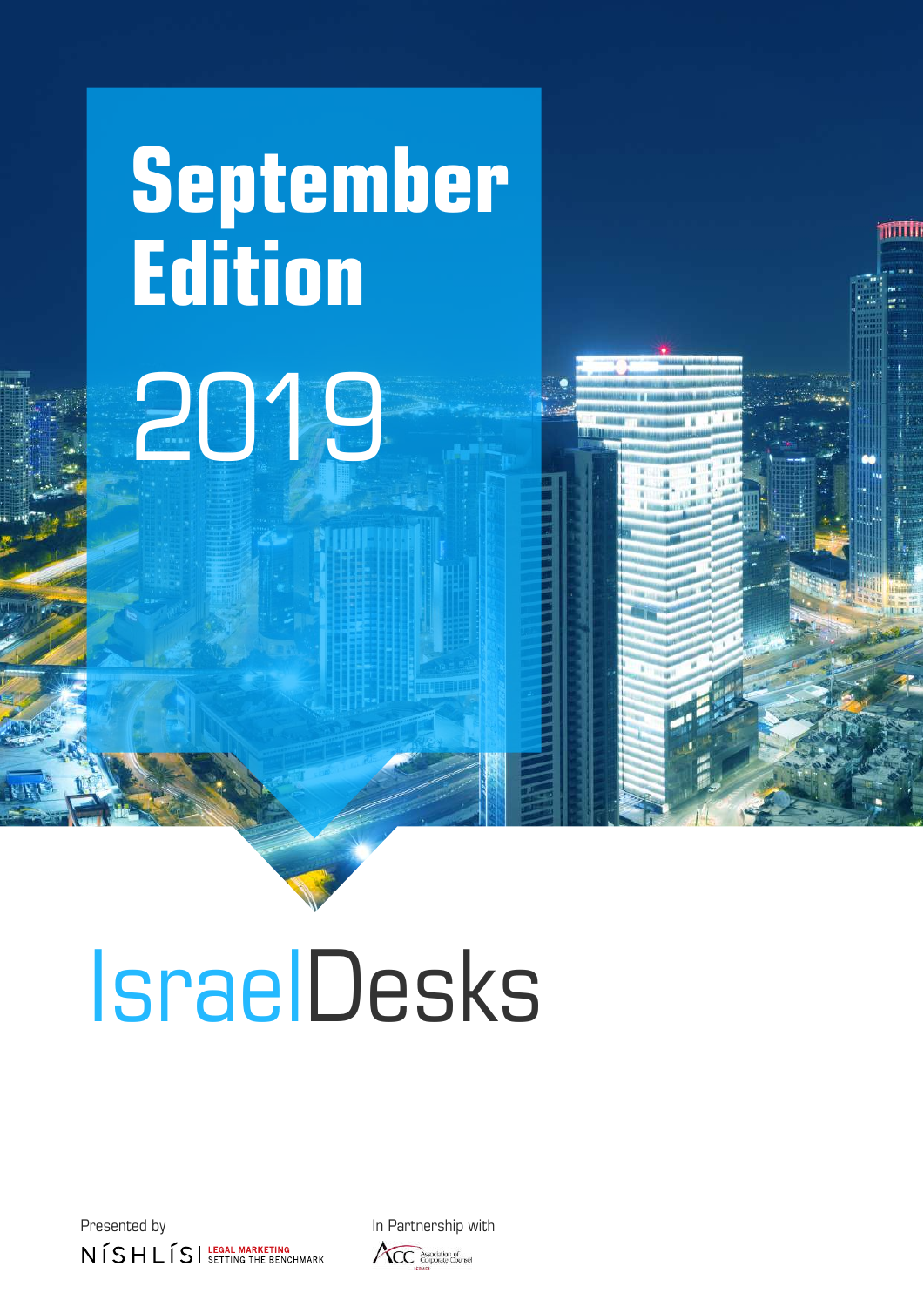## **Jurisdiction in the Spotlight**

## **China**

"Israeli technology, Israeli technology, and Israeli technology" – the three things in which China is interested, according to Israeli Prime Minister Benjamin Netanyahu after his visit to China in 2013. The relationship has long since expanded to cover trade, investment, construction, educational partnerships, scientific cooperation, tourism and more, and this November, negotiating teams will meet for a further round of talks on finalizing a free trade agreement between Israel and China.

And the two countries share more in common than one might think. *"The modern Chinese economy and the Israeli innovative economy are today, more than ever, complimentary and synergetic,"* adds Ilan Maor, Vice Chairman, Israel – China and Hong Kong Chamber of Commerce. According to the data released by China's Ministry of Commerce, the volume of trade between the countries stood at USD13.9 billion in 2018, a 6.1% increase from 2017.

At the heart of the relationship has been China's unquenchable hunger for innovation and interest in advanced technology. For Israel, China, its second largest export market after the U.S., is a vast source of potential funding and appeals to many Israeli companies, especially those interested in software, semiconductors, IT, biotech, and agriculture.

Since 2013, the two countries have signed bilateral and business agreements valued at over USD 25 billion; there are annual meetings of the Israel-China Joint Committee on Innovation Cooperation (JCIC), the last one attended by China's Vice President Wang Qishan in October 2018; and many senior executives from China are also visiting Israel. *"This is true of leading Chinese business groups, including Alibaba, Fosun, DJI, and many others, but also for other mid-scale and large-scale companies, while more Israeli SME's executives are invited and traveling to various activities and events in China,"* adds Maor.

*"China is hosting some of the largest, most prominent and popular events worldwide. Semicon China and CMEF are based in Shanghai, while others, such as World IOT are based in less well-known cities like Wuxi, in Jiangsu province,"* Maor points out. In Shandong province, the 3rd largest by GDP (USD 1.1 trillion), over 100 Israeli start-ups attended this year's GoforIsrael conference, spotlighting greentech, water technology, renewable energy, life sciences, AI and many other sectors. China also looks to Israeli technology in defense, security, and counterterrorism as a means of addressing China's security needs, while Israel's achievements in agricultural technology, medical technology, water technology are also highly relevant to China's domestic agenda.

### **China and Israel – the Next Phase**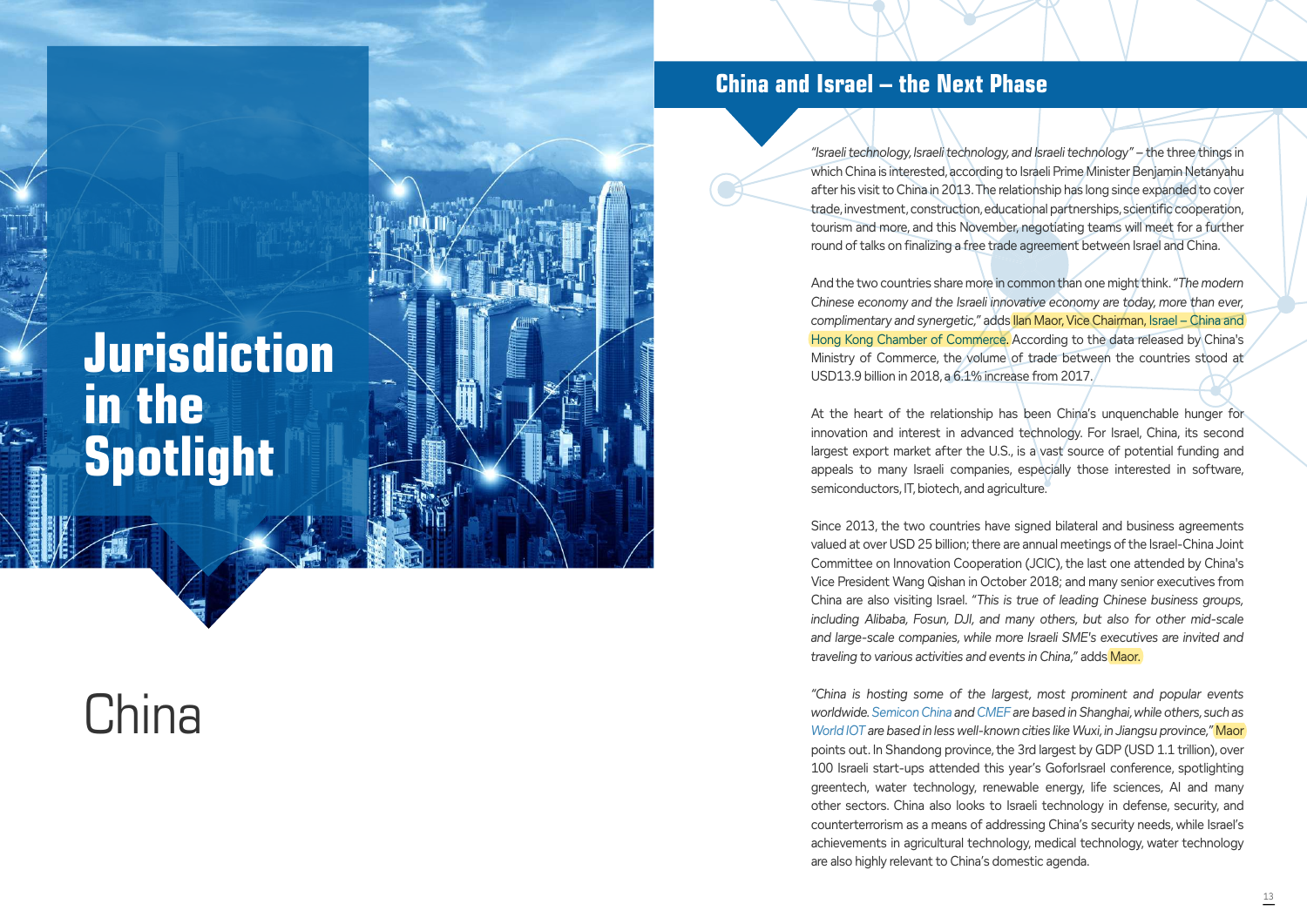### **Chinese Investment Continues to Grow**

### **The opportunities for Israeli companies are 'almost endless'**

### **Close ties brings challenges and risks**

As such, Chinese investment in Israel continues to grow. Over the past five years, according to an *IVC Research Center* report, around USD 1.5 billion from China was invested in around 300 Israeli companies. IVC also reported that over the past two years the average number of direct Chinese investments in Israeli companies each quarter grew from 15 to 20. All in all, in 2018, Chinese investors have been involved in 12% of the financing round by Israeli startups, compared to 7.5-9% during 2015-2017. In 2018, the Chinese also participated in six of the 17 large financing rounds (USD 50 million or more), also a higher proportion than previously.

*"More Chinese investment is directed at Israeli tech start-ups (with around 80- 90 investments conducted annually), driven by both investing companies, as strategic investments, as well as by corporate funds, private equity and venture capital funds – such as Alibaba, Fosun, Horizons Ventures, CEIIF, Grit, Radiant and others,"* adds Maor.

innovation including medical devices and digital health companies. Most of our *investment work representing Chinese companies investing in Israel have been in this space. Auto-tech and agri-tech are other areas that are very hot and of great interest to Chinese companies coming to Israel today.* 

*"A large share of the large Israeli tech companies are already active in China and we now see a growing number of SME companies and even startups making their way. The opportunities are almost endless. China is in many ways the new 'land of unlimited opportunities.' The main sectors of interest for Chinese companies - for cooperation and investment alike - are advanced manufacturing, microelectronics & IC, IOT solutions, medical device, smart and autonomous automotive, and agritech."* says Maor.

Sungbo Shim, Managing Partner in the Beijing office of Squire Patton Boggs ("SPB") agrees. *"Chinese companies are mainly attracted by the technologies in software, semiconductors, telecommunications, medical, agriculture, and financial sectors. These are viewed as the strongest areas and are expected to remain so for some years. Most Chinese companies invest in these sectors to get technologies to support their business in China and strengthen their patent portfolio to compete with their competitors."* 

Simon Weintraub, Co-head of the China practice at Yigal Arnon & Co., adds *"Chinese companies for a long time have also been interested in Israeli healthcare*  The agriculture and technology sectors had typically accounted for most of the total Chinese investment in Israel. In recent years, ChemChina acquired Adama, an Israeli crop protection company, for USD 2.8 billion. China Bright Food Group took over Israel's Tnuva Food Industries. In the ever-evolving healthcare sector, Israeli cannabis company, iCAN: Israel-Cannabis is teaming up with a Thalys Medical Technology, a Chinese healthcare conglomerate, to focus on medical marijuana. China looks to Israel as a model in greentech, with Chinese telecom giant Huawei, typically known for smartphones, entering the Israeli solar power market to sell inverters, which help to convert solar power into energy for the electricity grid. China-based consumer electronics company Haier Group Corporation is dipping its toes in the Israeli petrochemical sector by partnering with Israeli oil refining and petrochemicals company, Bazan Group – and these are just the recent tip of the iceberg.

While there are simmering tensions between China and the U.S., Israel's principal ally, there are opportunities for Israel, if companies do their homework. *"Chinese investments in Silicon Valley have slowed down," said Shim. "Chinese investments in high-tech start-ups in the U.S. face strict restrictions and are subject to approval under CFIUS ("Committee on Foreign Investment in the United States"). As a result, Chinese investors who previously focused on U.S. based technology companies have to look for targets elsewhere. Israel, with relatively lenient policy on foreign investments in high-tech companies, significantly lower costs of investment and operation than Silicon Valley, has become an attractive target for Chinese investors looking for cutting-edge technologies."*

*"Any Israeli company with a U.S. subsidiary and /or U.S. activities needs to be concerned about CFIUS today when considering an investment from a Chinese investor," agrees Weintraub. "We have seen potential investments and acquisitions of Israeli companies fail as of late because following a CIFIUS analysis it was determined that there was a great risk that the U.S. regulators would veto such a transaction. This is a major concern today for our clients. There are structures that can be created to mitigate the risk, and this requires strong guidance and expertise."*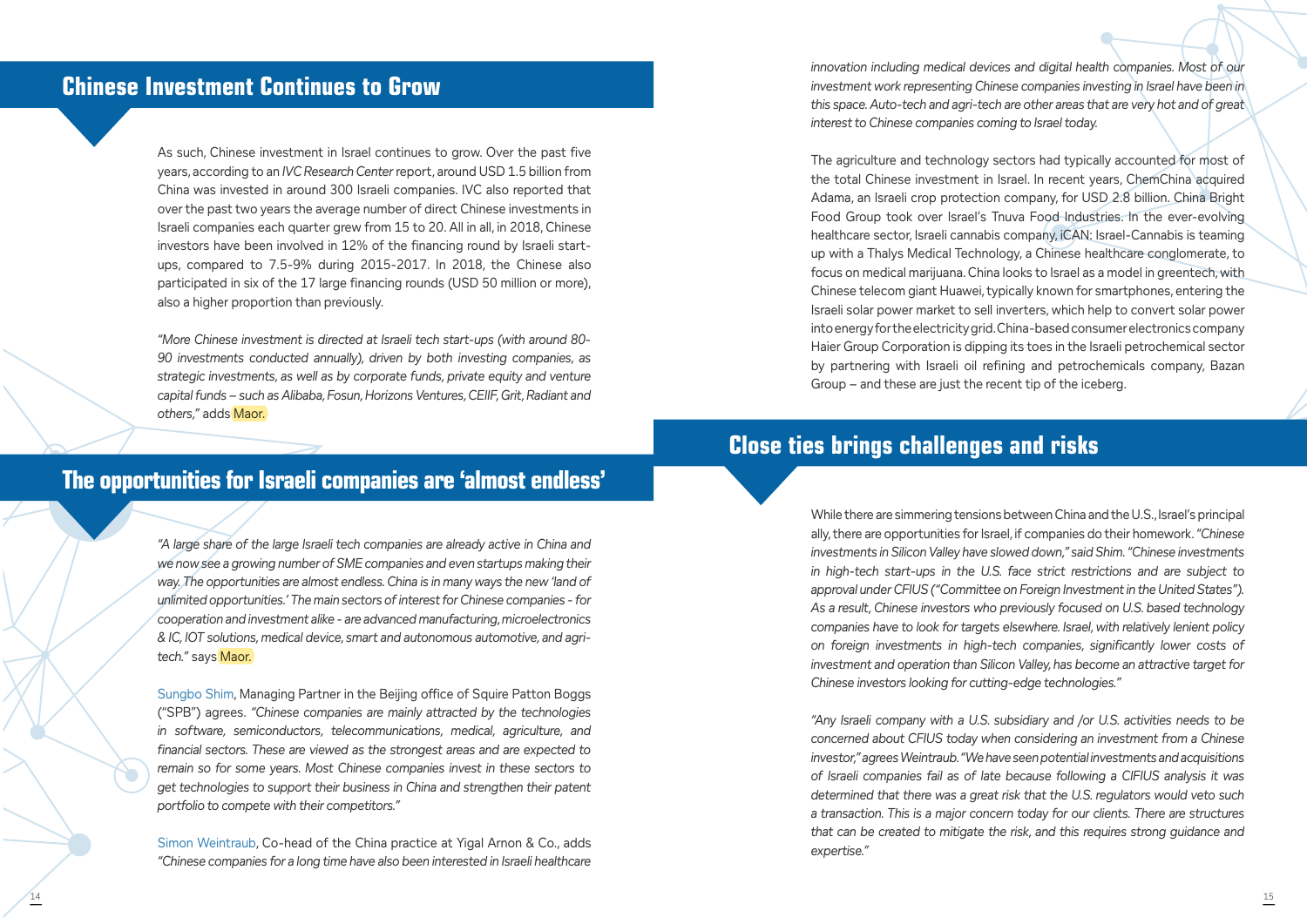

Israeli companies need to consider possible ramifications of Chinese backing, especially if operating in fields with national security and data privacy implications, including cybersecurity, energy and mobility, *"Companies operating in such domains may find their ability to do business with certain American partners, especially government entities diminished if they have Chinese backers, "*former U.S. ambassador to Israel, Daniel Shapiro said in a recent interview with financial newspaper Calcalist.

In addition to potential tension in the relationship with the U.S., there are vital regulatory issues. *"With the current overseas direct investment (ODI) policies in place in China, an investment / M&A deal that involves foreign currency investment outside China requires regulatory approval. Moreover, the various sectors have been categorized based on whether the Chinese government wishes to encourage, allow or prohibit them,"* points out Maor. For example, *"investments by a Chinese company in an Israeli semiconductor or advanced manufacturing company is considered and encouraged and therefore there is a high probability that it will be approved and in a relatively short time."*

Jeremy Bressman, a Tel Aviv lawyer at Kobre & Kim, experts in cross-border litigation, confirms: *"The Chinese government welcomes foreign investors, but only in certain industries and sectors, and at the end of June 2019, China's National Development and Reform Commission ("NDRC") and Ministry of Commerce ("MOFCOM") announced they would publish an index of recommended industries where foreign investment is encouraged, as well as publishing two "negative lists" of industries in which foreign investment is either prohibited or restricted. In particular, China seeks investment in the logistics industry, and in particular hi-tech solutions to the distribution of products in rural*  areas, the cryogenic distribution of fresh produce, and the spread of technical *services across China."*

One potential complication relates to funding investments. *"Many Chinese companies and investors do not have the ability today to transfer funds outside of China and while it is possible to receive the applicable regulatory approvals in China, in our experience this process can last a very long time and is an issue of many months and not weeks,"* says Weintraub. *"When an Israeli company is negotiating an investment from a Chinese investor, it is critical to get an understanding as to where is the source of funds and the regulatory hurdles, if any, required to obtain such funds."*

## **China has a published index of recommended industries Chinese role infrastructure projects bring more challenges**

Where there is cross-border M&A or investment, it is also important to be clear about goals. "Israeli companies tend to be interested in selling to the Chinese market and even granting license rights to the Chinese market but Chinese companies on the other hand are often looking to buy the technology outright and transfer to China which can often lead to a disconnect in the negotiation," adds Weintraub.

The sensitive issue around technology is particularly striking with regards to the participation of Chinese companies in massive infrastructure projects in Israel. As part of its Belt Road Initiative, Chinese construction is focused on transportation infrastructure, including ports, tunnels and railway lines, raising the risk of surveillance and social/political influence. China Communications Construction Company and subsidiaries, such as China Harbour Engineering Company, are involved in the expansion of Ashdod port and Shanghai International Port Group is involved in the partial construction and 25-year operation of a new container terminal at the Haifa port. Ashdod port is near Israel's national electricity company and refineries, while Haifa is a frequent port of call for the U.S. Sixth Fleet and serves as the base for Israel's submarines. *"This has raised substantial concerns in Washington, and the U.S. has been urging Israel to establish CFIUS-like laws to impose higher scrutiny on China investments. Given the importance the*  U.S. in Israel's national security, it is difficult to tell if Israel will do so in the *next few years,"* added Shim. Other infrastructure projects in which Chinese companies are involved include the construction and operation of the Tel Aviv Light Rail; the July acquisition by a consortium including China Harbor of the Alon Tavor electricity power plant; the excavation and construction of the Carmel Tunnels; the excavation of the tunnels on the Akko-Karmiel train line; and the not-yet-approved Eilat-Ashdod train construction project, also known as the "Red-Med" railway.